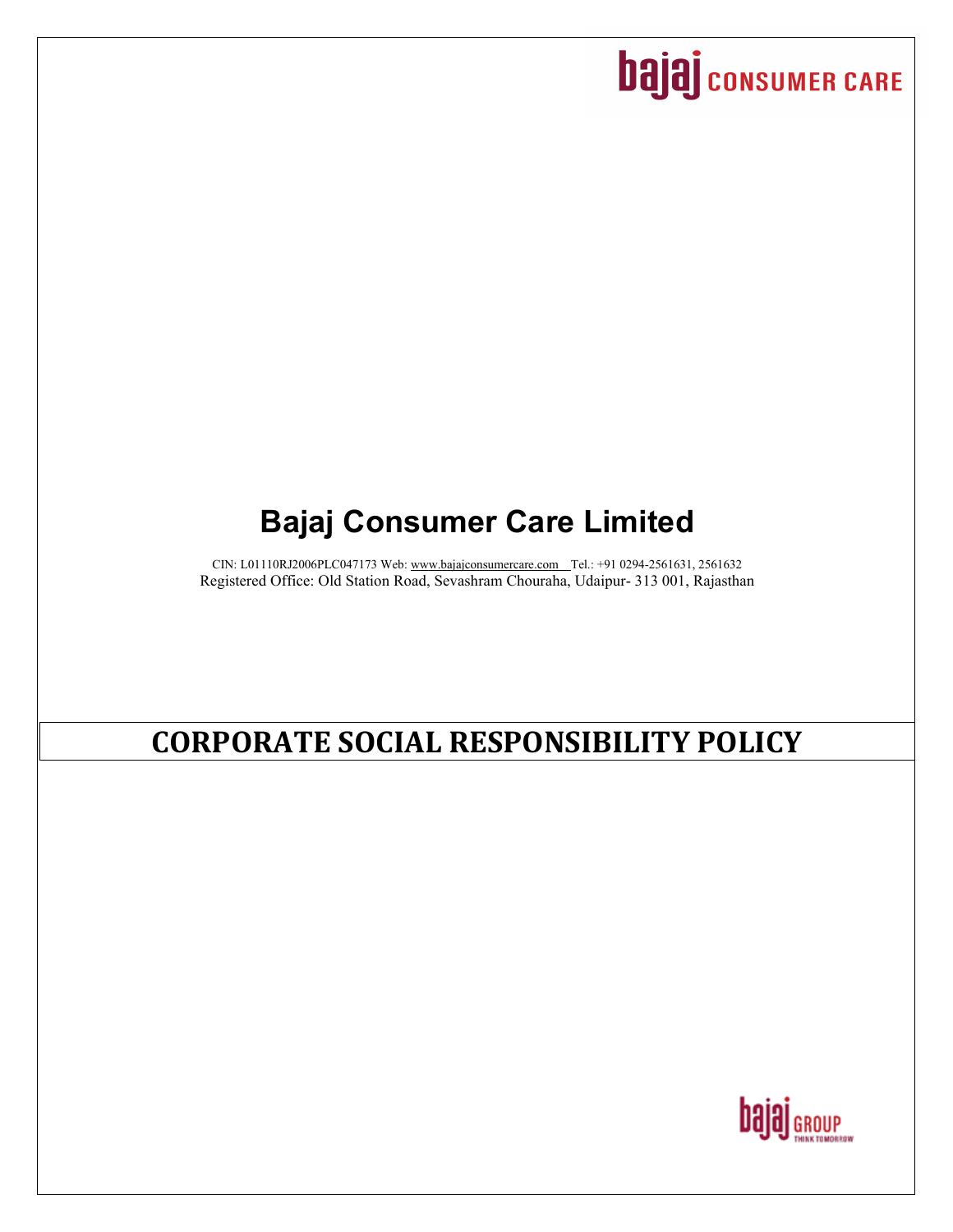## **Contents**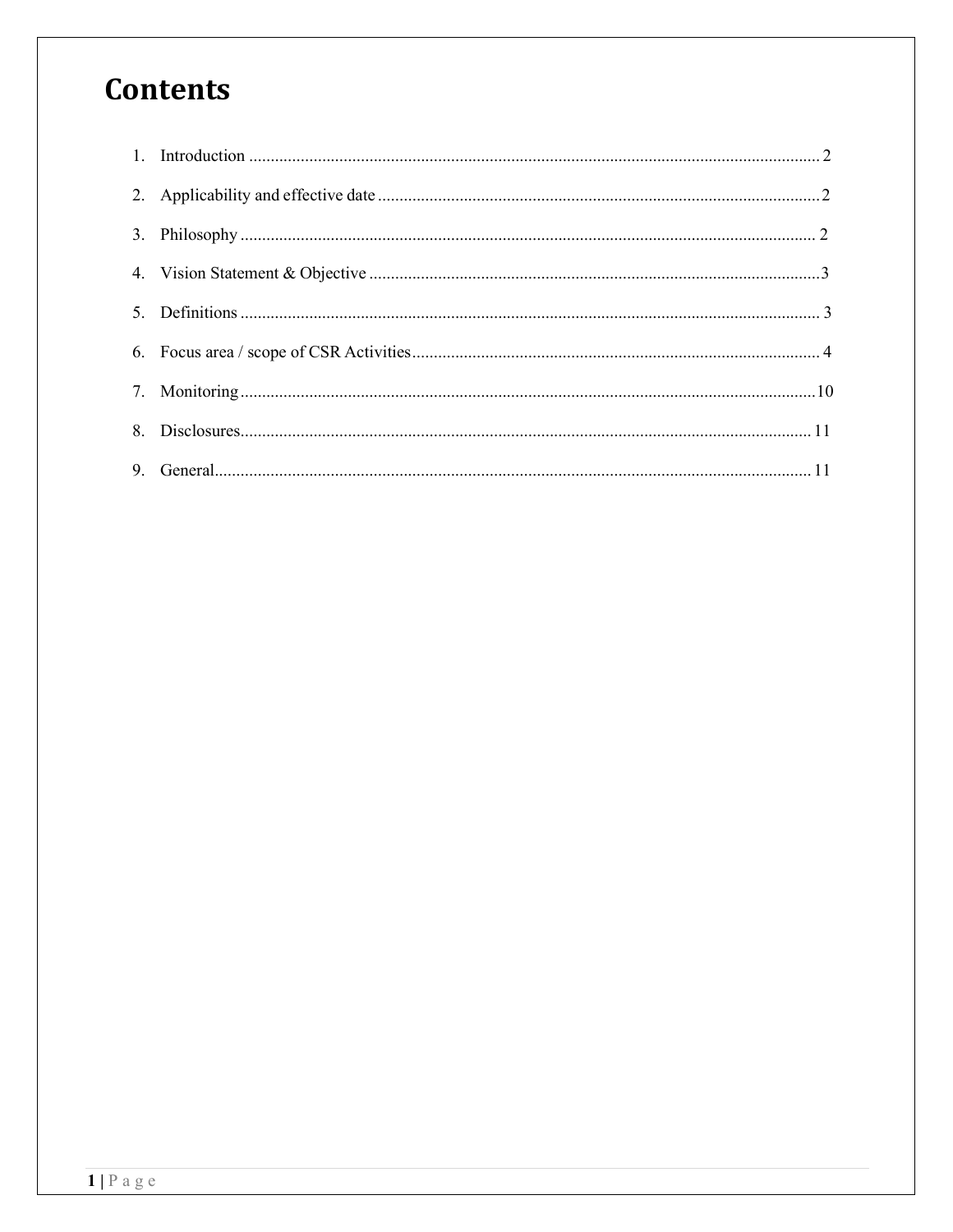## **1. Introduction**

The Companies Act, 2013 (Act) read with the Companies (Corporate Social Responsibility Policy) Rules, 2014 (CSR Rules) introduced specific provisions relating to corporate social responsibility and defined the term Corporate Social Responsibility (CSR), CSR Committee, CSR Policy, Net Profit, etc. The Act and the Rules have also laid down the criteria for complying with the provisions relating the CSR, nature of projects, programmes and activities that can be undertaken as CSR activities, manner in which the CSR activities shall be undertaken, constitution of CSR Committee, formulation of CSR Policy, annual repost on CSR, etc.

## <span id="page-2-0"></span>**2. Applicability and effective date**

This policy provides the framework for CSR Programme of Bajaj Consumer Care Limited (BCCL).

This policy shall apply to all CSR initiatives and activities taken up by the Company at the various plants, offices and other locations of the Company, for the benefit of different segments of the society, especially the deprived, under privileged and differently abled persons. This policy shall be effective from April 01 2021

## <span id="page-2-1"></span>**3. Philosophy**

Corporate Social Responsibility (CSR) is built into the DNA of the Company. It was the profound conviction of our farsighted founder, Late Shri. Jamnalal Bajaj, that the wealth of the business enterprise was bequeathed to it in sacred trust by society. The mission and mandate of the business organisation was to deploy this wealth for the social good. The essence of this trusteeship, a concept firmly anchored on Gandhian philosophy, has always been the guiding principal for business management in BCCL. During the initial years, Jamnalal ji distributed company profits among farmers who worked in the cane fields. As our efforts paid off, rural communities prospered.

We in BCCL are deeply and humbly conscious of our social commitment. BCCL's inclusive business model has always encompasses social welfare in a holistic sense. CSR is an ethic that permeates every layer of BCCL's corporate structure. As an integral part of our business philosophy we have built roads, schools, hospitals and continue to build the lives of millions of ruralfamilies.

We believe that inclusive growth is growth that looks beyond corporate profits and bottom lines.

The CSR activities of the Company are guided by the primary objective of to act as a catalyst to support rural communities, to build their capacity for efficient utilisation of human and natural resources through a participatory approach, thereby improving the quality of their lives.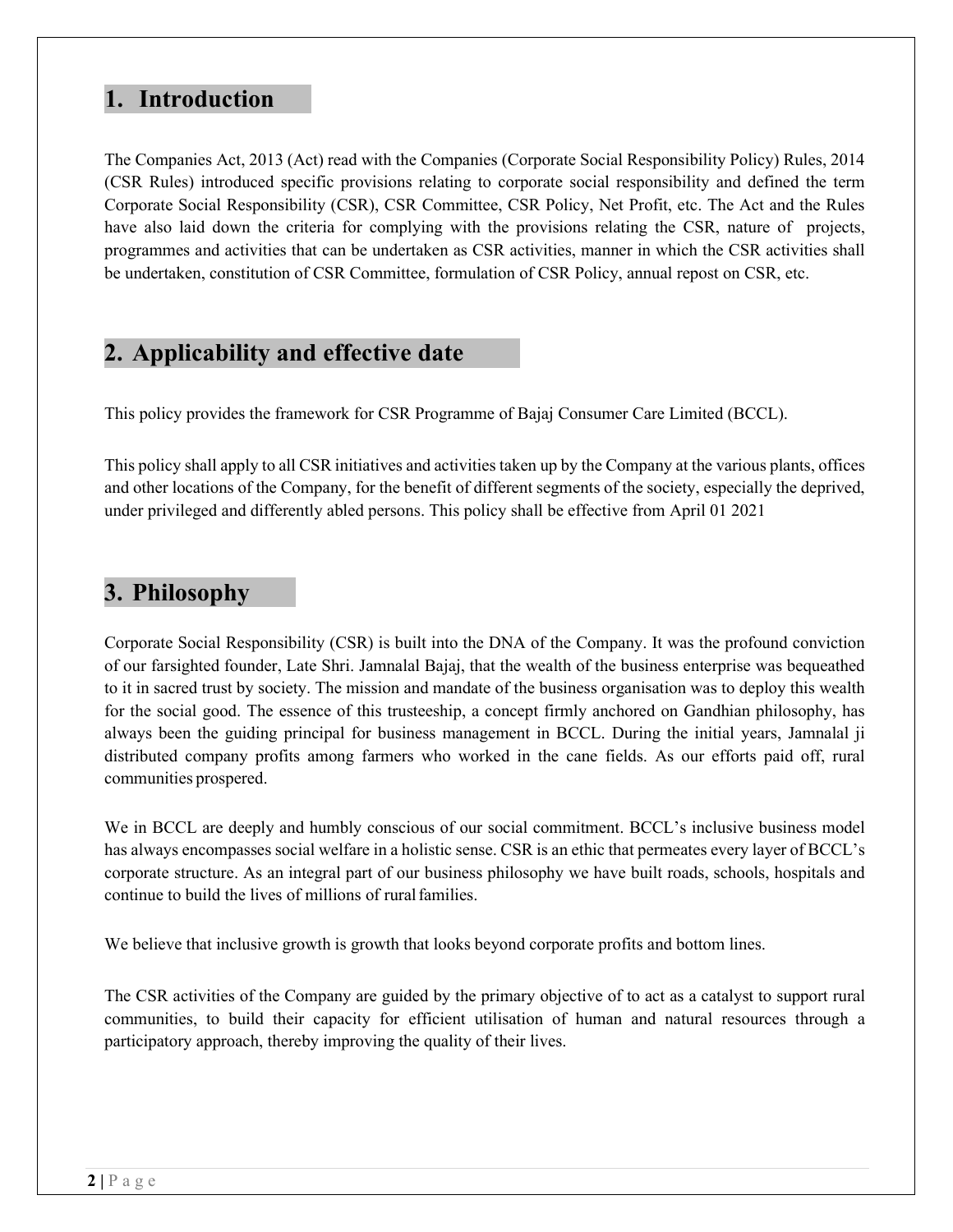## <span id="page-3-0"></span>**4. Vision Statement &Objective**

As part of socially responsible company, BCCL has and continues to adopt policies and business strategies to effectively integrate emerging environmental, social and economic considerations. Whether it's through conserving energy, recycling or finding innovative solutions to environmental and social challenges, BCCL is committed to being a respectful, responsible and positive influence on the environment and the society in which we operate. Efficient power management, infrastructure sharing, use of eco-friendly renewable energy sources, etc; are some of the inbuilt practices in our day-to-day business operations, to ensure a clean and green environment.

This policy outlines the Companies social and moral responsibilities to consumers, employees, shareholders, society and local community and lays down guidelines and mechanism for carrying out programmes, project and activities that actively assist in overall improvement in the quality of life of social community residing in the vicinity of its plants and society at large as also making them self-reliant, safeguarding of health, preservation of ecological balance and protection of environment. The primary objectives of this Policyare:-

- a) To ensure an increased commitment at all levels in the Company, to operate its business in an economically, socially & environmentally sustainable manner, while recognizing the interest of all its stakeholders.
- b) To directly or indirectly take up programmes that benefit the communities in and around its work centres and results, over a period of time, in enhancing the quality of life & economic well-being of the local population.
- c) To generate through its CSR initiatives, a community goodwill for BCCL and help reinforce a positive & socially responsible image of BCCL as a corporate entity.

## <span id="page-3-1"></span>**5. Definitions**

- a) "Board of Directors" or "Board" means the Board of Directors of Bajaj Corp Limited, as constituted from time to time.
- b) "Company" means a company incorporated under the Companies Act, 2013 or under any previous company law.
- c) "CSR Committee" means Corporate Social Responsibility Committee constituted by the Board of Directors of the Company, from time to time, under provisions of the Companies Act,2013.
- d) "Independent Director" means a director of the Company, not being a whole time director and who is neither a promoter nor belongs to the promoter group of the Company and who satisfies other criteria for independent director under the Companies Act, 2013 and the SEBI (Listing Obligations and Disclosures Requirements) Regulations, 2015.
- e) "CSR Policy" means a statement containing the approach and direction given by the board of a company, taking into account the recommendations of its CSR Committee, and includes guiding principles for selection, implementation and monitoring of activities as well as formulation of the annual action plan;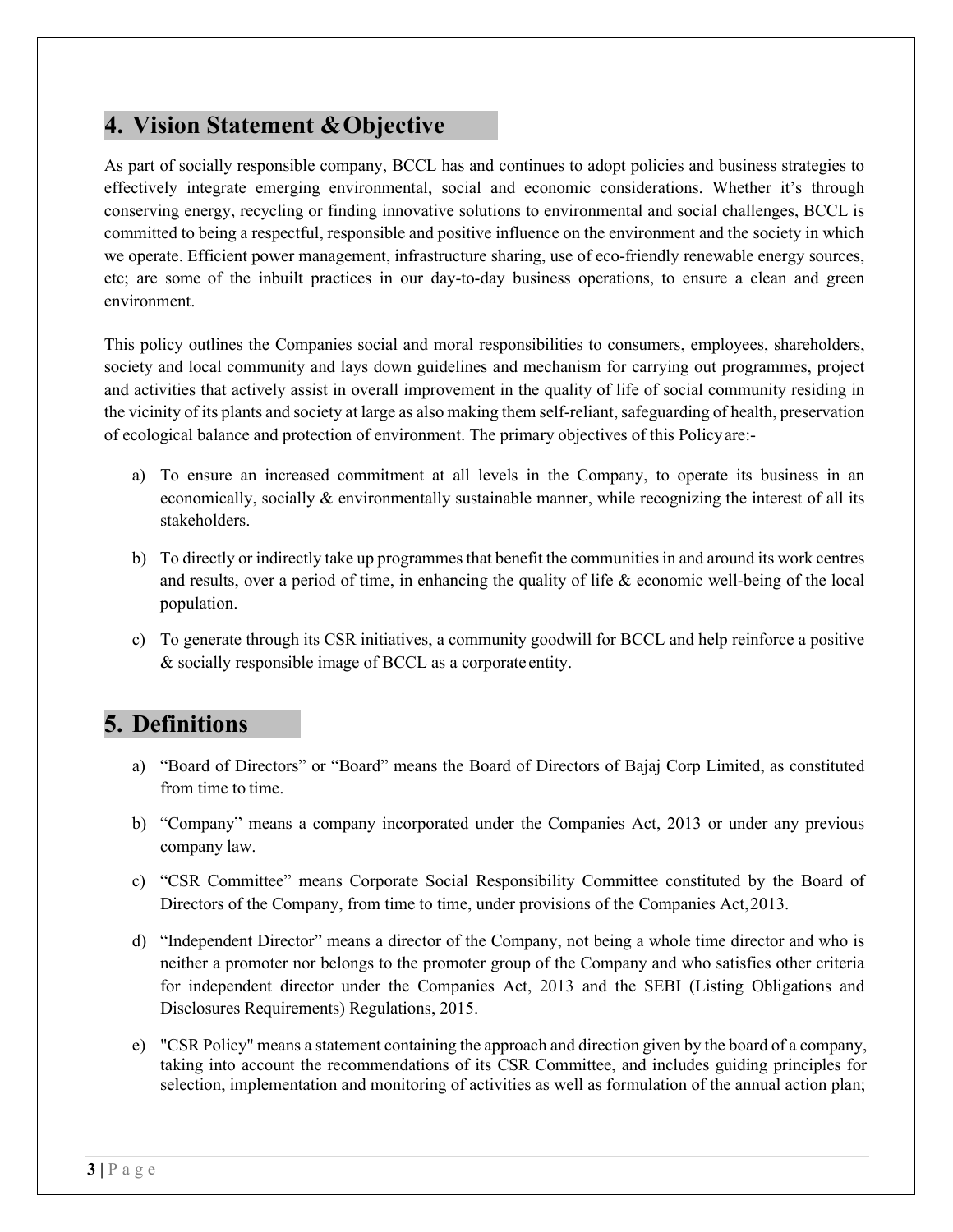- f) "Net profit" means the net profit of a company as per its financial statement prepared in accordance with the applicable provisions of the Act, but shall not include the following, namely:
	- (i) any profit arising from any overseas branch or branches of the company, whether operated as a separate company or otherwise; and
	- (ii) any dividend received from other companies in India, which are covered under and complying with the provisions of section 135 of the Companies Act 2013.

#### <span id="page-4-0"></span>**6. Focus area/ scope of CSR Activities**

#### **a) Identification of Focus Areas and Strategic Initiatives:**

BCCL will undertake CSR projects related to the list of activities prescribed under Schedule VII of the Companies, Act, 2013 as amended from time to time:

- i. Eradicating hunger, poverty and malnutrition, promoting health care including preventive health care and sanitation including Swachh Bharat Kosh set-up by the Central Government for the promotion of sanitization and making available safe drinkingwater;
- ii. Promoting education, including special education and employment enhancing vocation skills especially among children, women, elderly, and the differently abled and livelihood enhancement projects;
- iii. Promoting gender equality, empowering women, setting up homes and hostels for women and orphans; setting up old age homes, day care centres and such other facilities for senior citizens and measures for reducing inequalities faced by socially and economically backwardgroups;
- iv. Ensuring environmental sustainability, ecological balance, protection of flora and fauna, animal welfare, agroforestry, conservation of natural resources and maintaining quality of soil, air and water including contribution to Clean Ganga Fund set-up by the Central Government for rejuvenation of river Ganga;
- v. Protection of national heritage, art and culture including restoration of buildings and sites of historical importance and works of art; setting up public libraries; promotion and development of traditional arts and handicrafts;
- vi. Measures for the benefit of armed forces veterans, war widows and theirdependents;
- vii. Training to promote rural sports, nationally recognized sports, Paralympic sports and Olympic sports;
- viii. Contribution to the Prime Minister's National Relief Fund or any other funds set up by the Central Government for socio-economic development and relief and welfare of the Schedule Castes, the Scheduled Tribes, other backward classes, minorities andwomen;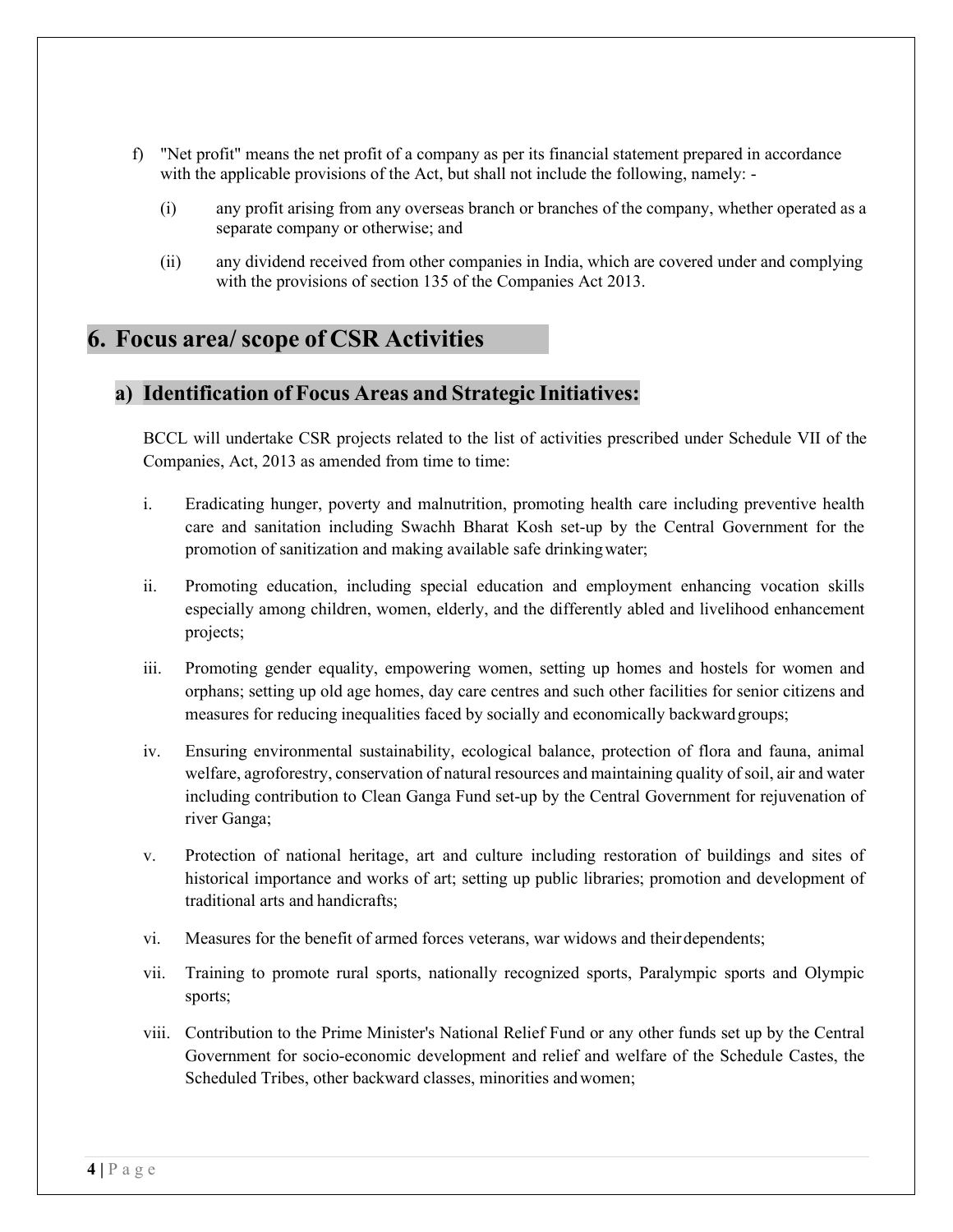- ix. Contributions or funds provided to incubators; or research and development projects in the field of science, technology, engineering and medicine, funded by the Central Government or State Government or Public Sector Undertaking or any agency of the Central Government or State Government;
- x. Contributions to public funded Universities; Indian Institute of Technology (IITs); National Laboratories and autonomous bodies established under Department of Atomic Energy (DAE); Department of Biotechnology (DBT); Department of Science and Technology (DST); Department of Pharmaceuticals; Ministry of Ayurveda, Yoga and Naturopathy, Unani, Siddha and Homoeopathy (AYUSH); Ministry of Electronics and Information Technology and other bodies, namely Defense Research and Development Organisation (DRDO); Indian Council of Agricultural Research (ICAR); Indian Council of Medical Research (ICMR) and Council of Scientific and Industrial Research (CSIR), engaged in conducting research in science, technology, engineering and medicine aimed at promoting Sustainable Development Goals (SDGs).
- xi. Rural development projects;
- xii. Disaster management, including relief, rehabilitation and reconstruction activities;
- xiii. Slum Area Development

Explanation: For the purposes of this item 'slum area' shall mean any area declared as such by the Central Government or any State Government or any other competent authority under any law for the time being in force.

- xiv. Any other CSR programmes as may be included by the Central Government in Schedule VII of the Companies, Act, 2013 from time to time;
- xv. Such other projects which, in view of the Board of Directors, are within the scope of CSR activities prescribed by the Central Government from time totime.

The following activities however will not form part of CSR activities:

- i. Activities undertaken in pursuance of the Company's normal course of business;
- ii. Activities which benefit only the employees of the company and their families;
- iii. Contribution of any amount directly or indirectly to any politicalparty under section 182 of The Companies Act,2013;
- iv. Activities undertaken outside India except for training of Indian sports personnel representing any State or Union territory at national level or India at international level;
- v. activities supported by the companies on sponsorship basis for deriving marketing benefits for its products or services;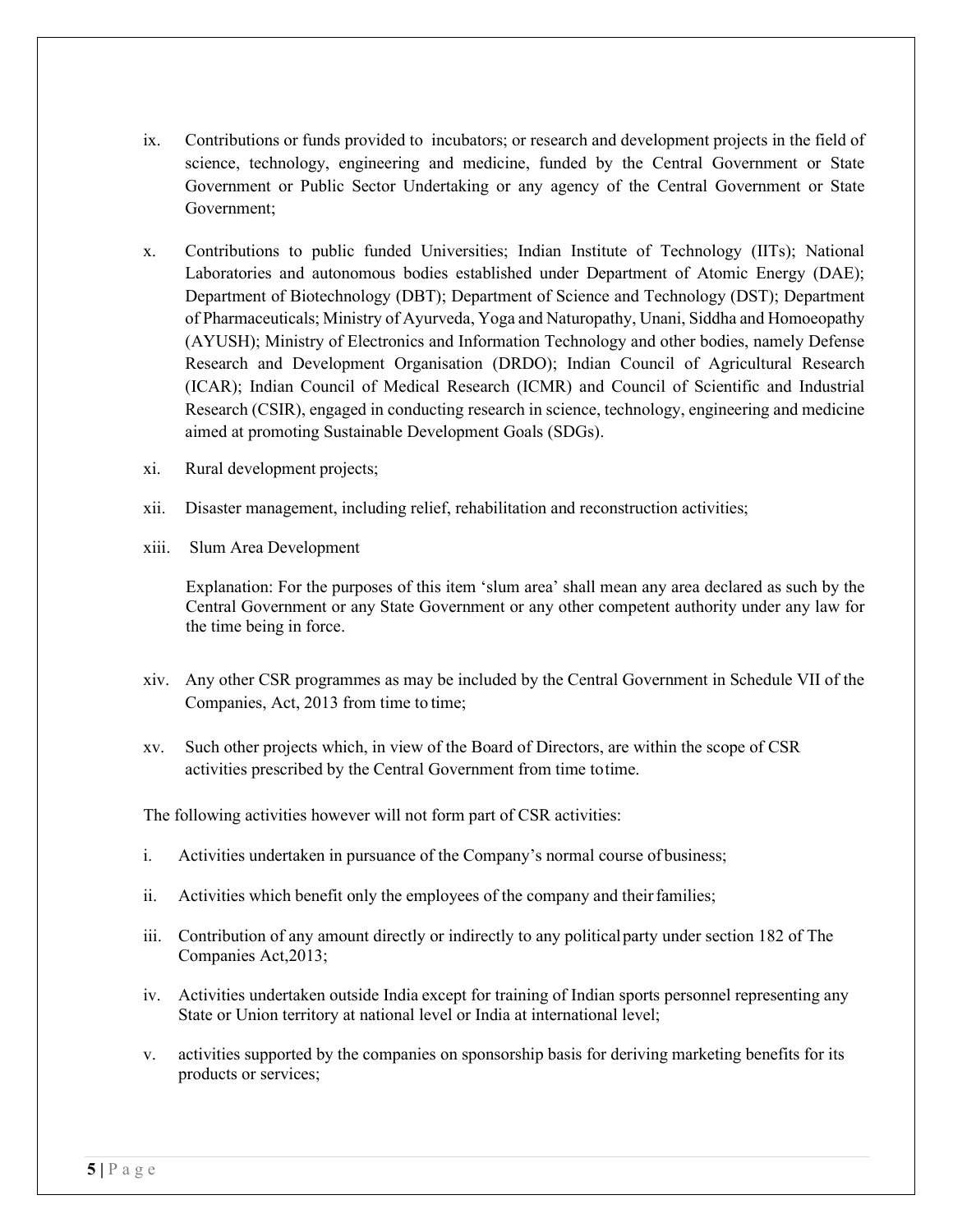#### **b) Undertaking CSR Activities:**

CSR activities will be undertaken by all plants and office locations of the Company to the best possible extent within the definition ambit of the identified "Focus / Trust Area" as approved by the CSR Committee, either directly or through such other entity / trust approved by the CSR Committee.

The time period / duration over which a particular programme will be spread, will depend on its nature, extent of coverage and the intended impact of the programme.

The Board of Directors shall ensure that CSR activities are undertaken by the company itself or through –

- (a) a company established under section 8 of the Act, or a registered public trust or a registered society, registered under section 12A and 80 G of the Income Tax Act, 1961 (43 of 1961), established by the company, either singly or along with any other company, or
- (b) a company established under section 8 of the Act or a registered trust or a registered society, established by the Central Government or State Government; or
- (c) any entity established under an Act of Parliament or a State legislature; or
- (d) a company established under section 8 of the Act, or a registered public trust or a registered society, registered under section 12A and 80G of the Income Tax Act, 1961, and having an established track record of at least three years in undertaking similar activities.

### **c) Funding & Allocation:**

BCCL shall spend in every financial year at least such percentage prescribed by government from time to time of the average net profits [as calculated under Companies (CSR Policy) Rules, 2014] of the previous three years for CSR activates. If BCCL fails to spend such amount, then Board shall in its report specify the reasons for not spending the same amount and unless the unspent amount relates to any ongoing project , transfer such amount to a Fund specified in Schedule VII of The Companies Act, 2013, within a period of six months of the expiry of the financial year.

Any amount remaining unspent under 135(5) of Companies Act, 2013, pursuant to any ongoing project, fulfilling such conditions as may be prescribed, undertaken by a company in pursuance of its Corporate Social Responsibility Policy, shall be transferred by the company within a period of thirty days from the end of the financial year to a special account to be opened by the Company in that behalf for that financial year in any scheduled bank to be called the Unspent Corporate Social Responsibility Account, and such amount shall be spent by the Company in pursuance of its obligation towards the Corporate Social Responsibility Policy within a period of three financial years from the date of such transfer, failing which, the company shall transfer the same to a Fund specified in Schedule VII, within a period of thirty days from the date of completion of the third financial year.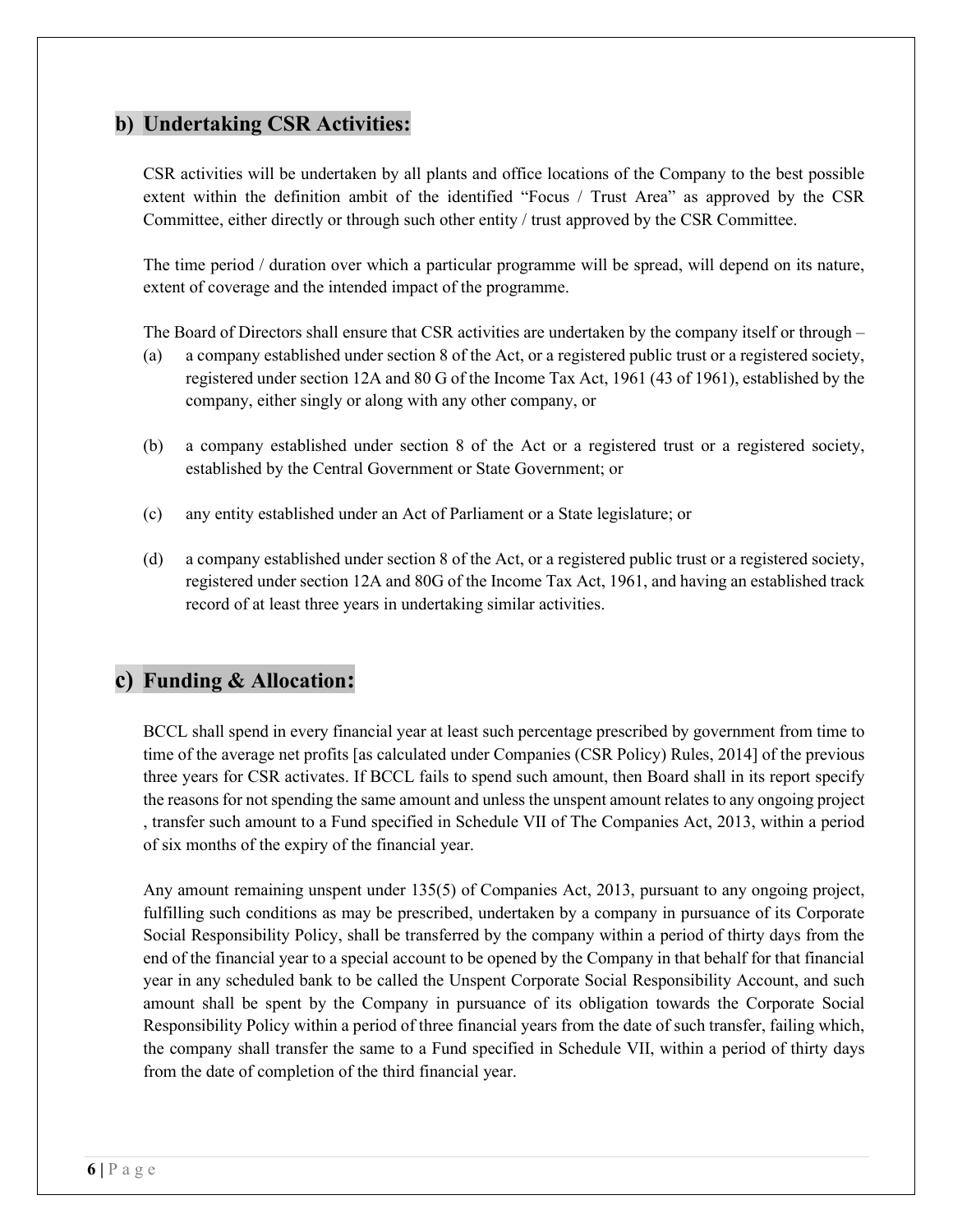Any surplus arising out of the CSR activities shall not form part of the business profit of the Company and shall be ploughed back into the same project or shall be transferred to the Unspent CSR Account and spent in pursuance of CSR policy and Annual Action Plan of the Company or transfer such surplus amount to a Fund specified in Schedule VII, within a period of six months of the expiry of the financial year.

From the Annual CSR Budget allocation, a provision will be made towards the following expenditure heads, on a year on year basis:

i) Contribution towards corpus of Trusts

BCCL may allocation such sum of money as contribution towards the corpus of Kamalnayan Jamnalal Bajaj Foundation / Jamnalal Kaniram Bajaj Trust / any Trust carrying out development work, as decided by the board from time to time.

ii) Contribution towards National Calamites or Disasters

BCCL may allocate such sum as decided by the Board towards its CSR budget each year that will be used for rendering / contributing in the event of natural calamities or disasters affecting the communities in India in general and in and around the areas where BCCL has its operations in particular.

From the annual CSR Budget allocation, BCCL may also incur expenditure on the identified arears mentioned in Schedule VII of the Companies Act 2013.

### **d) Implementation:**

- i) The Board of Directors of BCCL will ensure that:
	- 1. The activities as are included in BCCL CSR Policy are undertaken by theCompany;
	- 2. BCCL spends in every financial year, at least such percentage of the average net profits of the Company made during the three immediately preceding financial years or such other amount as may be specified by the Government from time to time.
- ii) The plants and office locations of the Company shall implement the CSR programmes asunder:
	- 1. Identify CSR Projects / Programme to be taken up in a financial year giving preference to the local areas around factories / offices;
	- 2. The proposal for CSR activities, as identified by the plants and office locations, will be evaluated by the CSR Committee;
	- 3. The Committee will recommend the proposal to the Board of Directors together with the quantum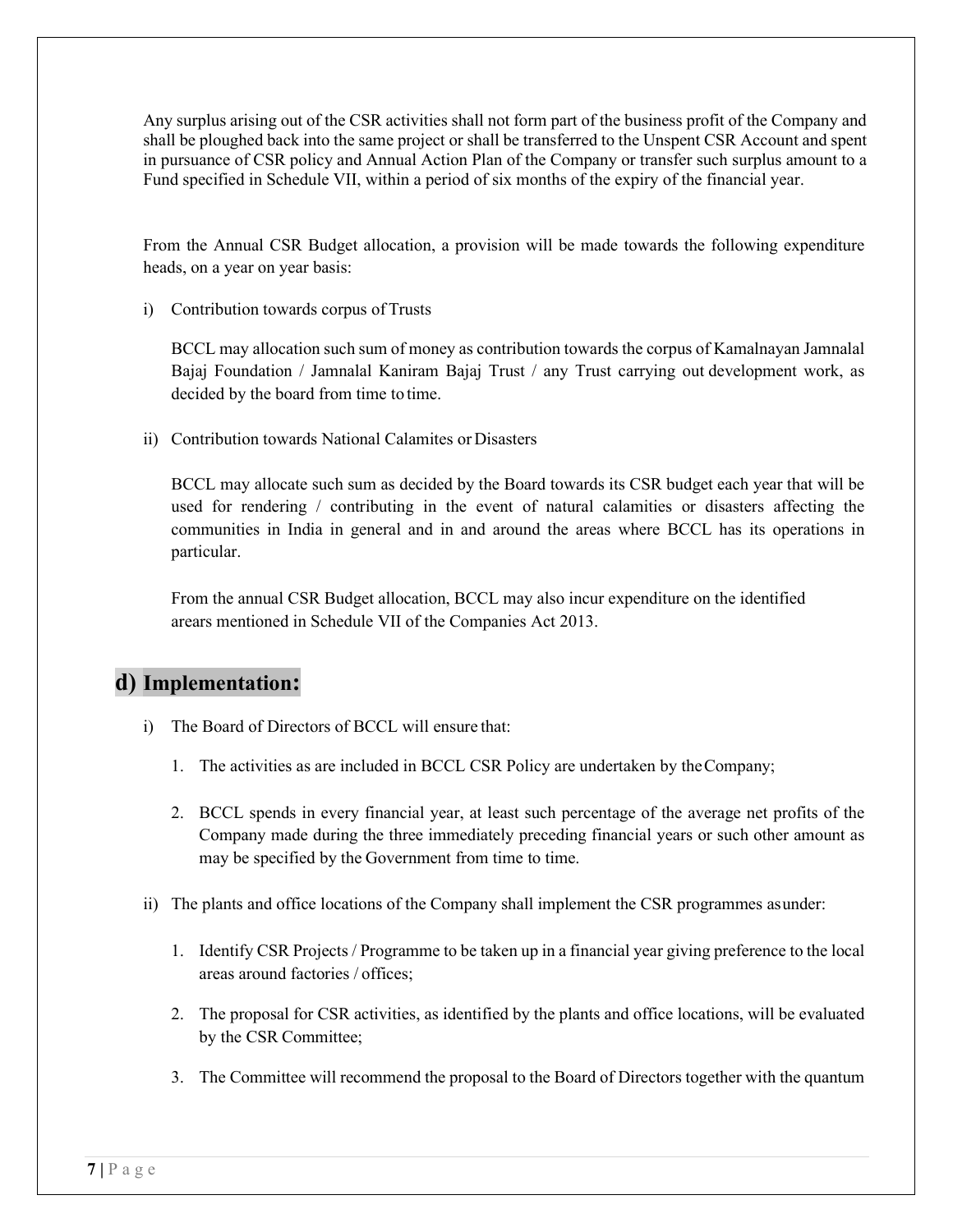of the CSR expenditure to be incurred for a financialyear The CSR Committee shall also formulate and recommend to the Board, an Annual Action Plan after reviewing project wise budget allocation suggested by Implementing Agency and the same shall include the following;

- (a) the list of CSR projects or programmes that are approved to be undertaken in areas or subjects specified in Schedule VII of the Act;
- (b) the manner of execution of such projects or programmes as specified in sub-rule (1) of rule 4 of CSR Rules;
- (c) the modalities of utilisation of funds and implementation schedules for the projects or programmes;
- (d) monitoring and reporting mechanism for the projects or programmes; and
- (e) details of need for an independent impact assessment, if any, for the projects undertaken by the company as and when the CSR Contribution of BCCL exceeds Rs. 10 Crore or such amount as may be specified by government from time to time;

Provided that Board may alter such plan at any time during the financial year.

- 4. Board of Directors of BCCL, after taking in to account the recommendation made by the CSR Committee, will approve the proposal and the expenditure for CSR programme for a financial year;
- 5. The proposal may be implemented directly (through the help of employees or direct contribution) or through implementing partners, executing agencies which include registered trusts, societies, NGOs having an established track record in carrying out the specific proposal. BCCL shall specify the activities / programmes to beundertaken;
- 6. The proposal may be implemented in collaboration with other companies provided the CSR Committees of the respective companies approve such activities / programmes to be undertaken jointly.

#### **e) Powers for approval:**

CSR programmes as may be identified by plants and office location of the Company will be required to be put up to the CSR Committee of the Board at the beginning of each financial year.

For meeting the requirements arising out of immediate and urgent situations, Chairman and / or Managing Director is authorised to approve proposals in terms of the empowerment accorded to him by CSR Committee.

#### **f) Executing agency /partners:**

i) BCCL will seek to identify suitable programmes for implementation in line with the CSR objectives of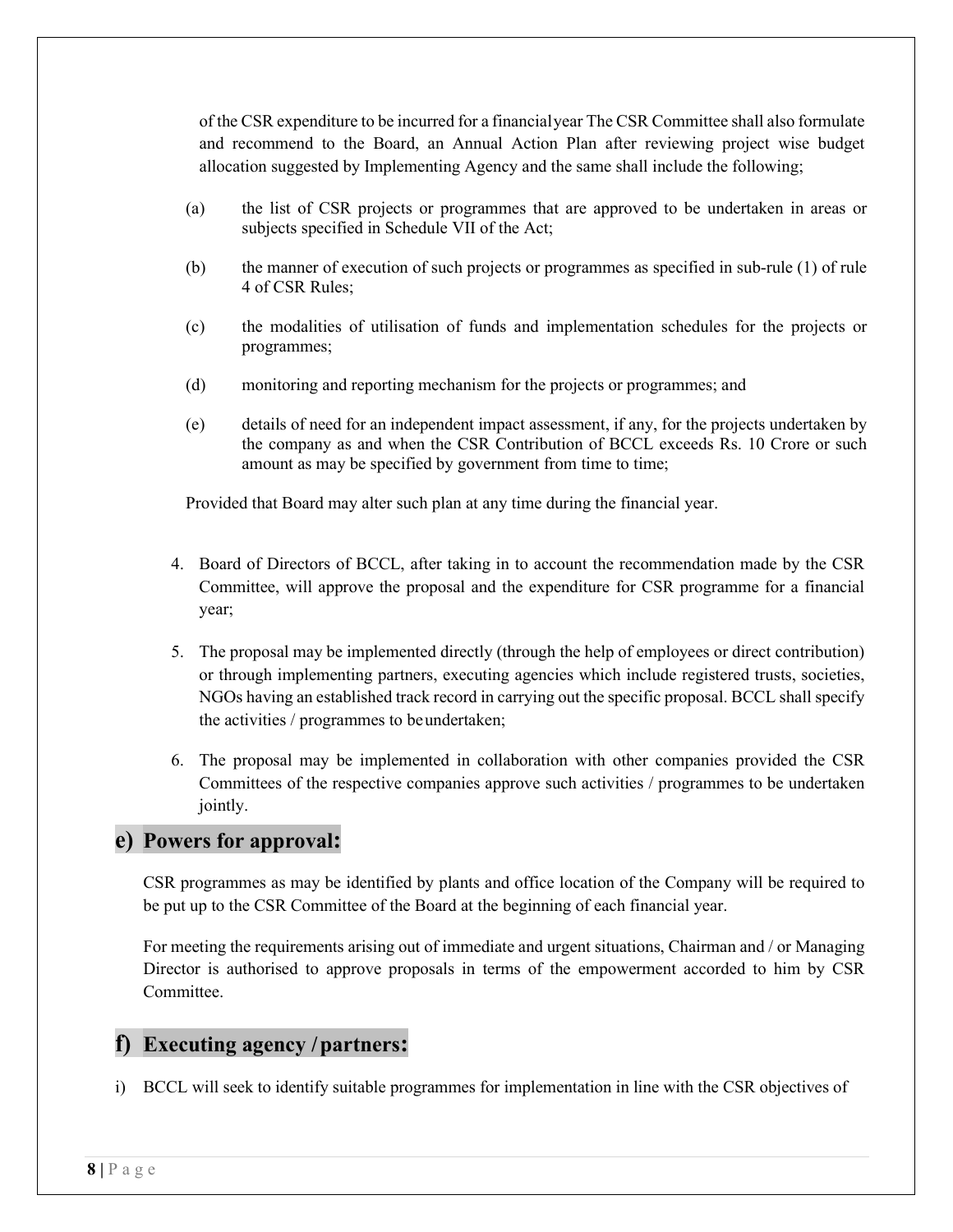the Company and also benefit the stakeholders and the community for which those programmes are intended. These works would be done through :

- (a) a company established under section 8 of the Act, or a registered public trust or a registered society, registered under section 12A and 80 G of the Income Tax Act, 1961 (43 of 1961), established by the company, either singly or along with any other company, or
- (b) a company established under section 8 of the Act or a registered trust or a registered society, established by the Central Government or State Government; or
- (c) any entity established under an Act of Parliament or a State legislature; or (d) a company established under section 8 of the Act, or a registered public trust or a registered society, registered under section 12A and 80G of the Income Tax Act, 1961, and having an established track record of at least three years in undertaking similar activities.
- ii) Agreement between BCCL & Executing agency:

Once the programmes approved by the CSR Committee of the Board are communicated to the BCCL Offices / Units, they will be required to enter into an agreement with each of the executing/ implementing agency as per the Standard Model Agreement.

## <span id="page-9-0"></span>**7. Monitoring:**

- a) To ensure effective implementation of the CSR programmes undertaken, a centralised monitoring mechanism will be set up under the guidance of the CSRCommittee.
- b) The progress of CSR activities under implementation will be reported to the CSR Committee, through the Company Secretary of BCCL, on a monthly / quarterly / periodicbasis.
- c) The CSR Committee will have periodical inspection / investigations carried out through independent professionals, especially for high value programmes.
- d) The CSR Committee may, independently, obtain feedback from the beneficiaries about the CSR programmes.
- e) Appropriate documents of the CSR Policy, annual CSR activates, executing partners and expenditure entailed will be undertaken on a regular basis.
- f) The Board of a company shall satisfy itself that the funds so disbursed have been utilised for the purposes and in the manner as approved by it and the Chief Financial Officer or the person responsible for financial management shall certify to the effect.
- g) CSR initiatives of the Company will also be reported in the Annual Report of theCompany.